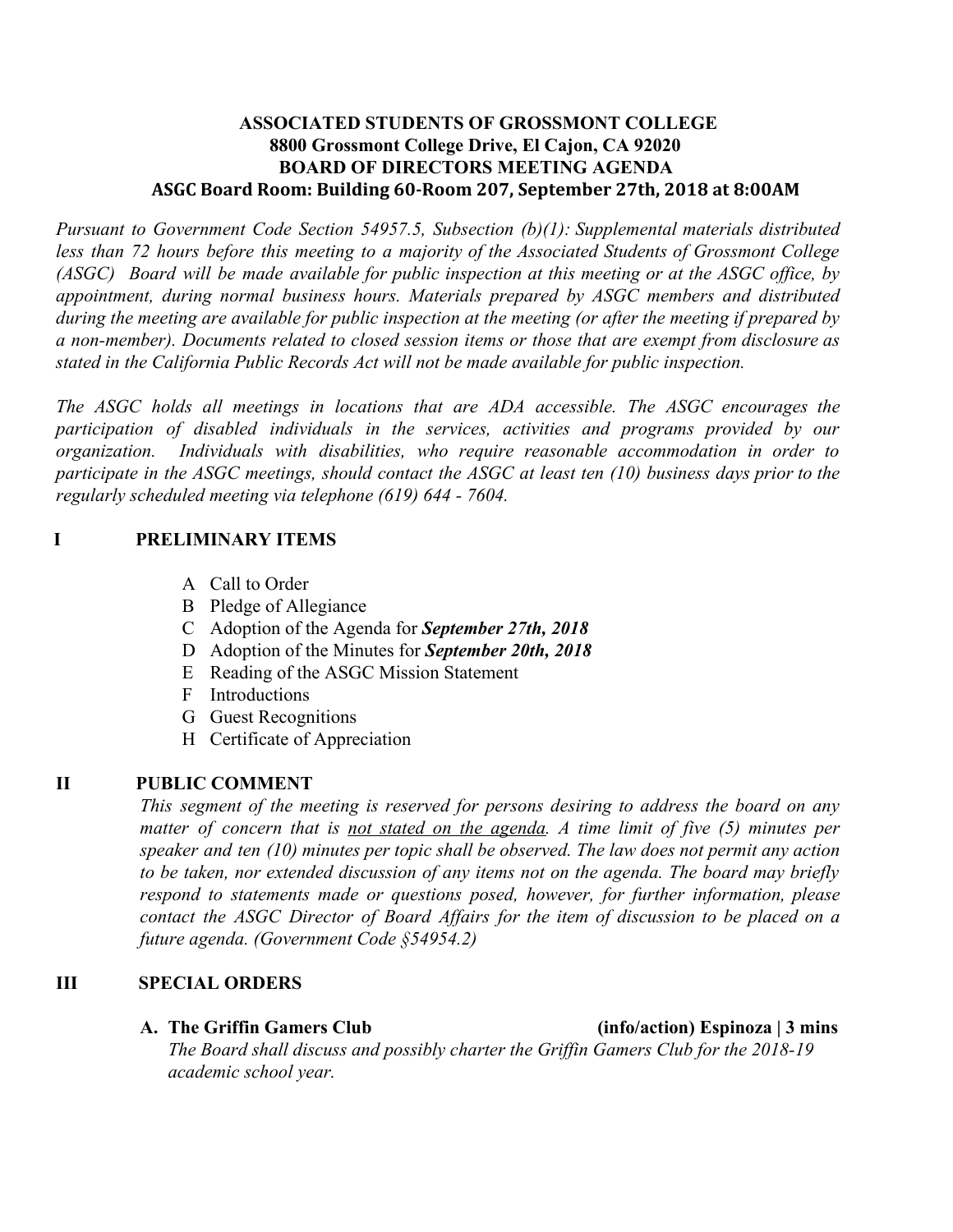### **B. The Science Club (info/action) Espinoza | 3 mins**

*The Board shall discuss and possibly charter The Science Club for the 2018-19 academic school year.*

#### **C. The Dreamers Movement Club (info/action) Espinoza | 3 mins**

*The Board shall discuss and possibly charter The Dreamers Movement Club for the 2018-19 academic school year.*

#### **IV UNFINISHED BUSINESS**

- **A. Approval of Board Member: Jonathan Zamora (info/action) Bianchi | 5 mins** *The Board shall discuss and possibly approve Jonathan Zamora as a Board Member.*
- **B. Resetting ASGC Lockers (info/action) Espinoza | 5 mins** *The Board shall discuss and possibly approve ASGC to reset the combinations for the ASGC Lockers.*
- **C. General Assembly Resolutions (info) Bianchi | 10 mins** *The Board shall discuss and read over the Active Resolutions Packet for the General Assembly conference on October 26th-28th in Ontario, CA.*

#### **V NEW BUSINESS**

**A. Open Educational Resources Presentation (info) Bianchi | 15 mins** *The Board shall discuss and hear a presentation from Dave Dillon about Open Educational Resources (OER).*

- **B. Fall 2018 ASGC Grants (info/action) Bojorquez | 5 mins** *The Board shall discuss and possibly approve of the Fall 2018 ASGC Grant Application.*
- **C. Approval of Board Member: Aivan Kakoz (info/action) Bianchi | 5 mins** *The Board shall discuss and possibly approve Aivan Kakoz as a Board Member.*

## **VI STUDENT REPRESENTATION FEE**

- **A. Poster Room Ink (info/action) Espinoza | 5 mins** *The Board shall discuss and possibly approve up to \$100 for shipping and taxes for Poster Room ink supplies.*
- **B. 2018 Fall General Assembly (info/action) Bianchi | 5 mins** *The Board shall discuss and possibly approve of the following members to attend Fall General Assembly: Amy Bianchi, Sinan Kamil, Edwin Hernandez, Matthew Simon, Carlos Espinoza, Jennifer Velarde Casares, Samantha Ayala, Mario Bojorquez, Blanca Valdez and 1 ASGC Advisor: Barbara Gallego.*